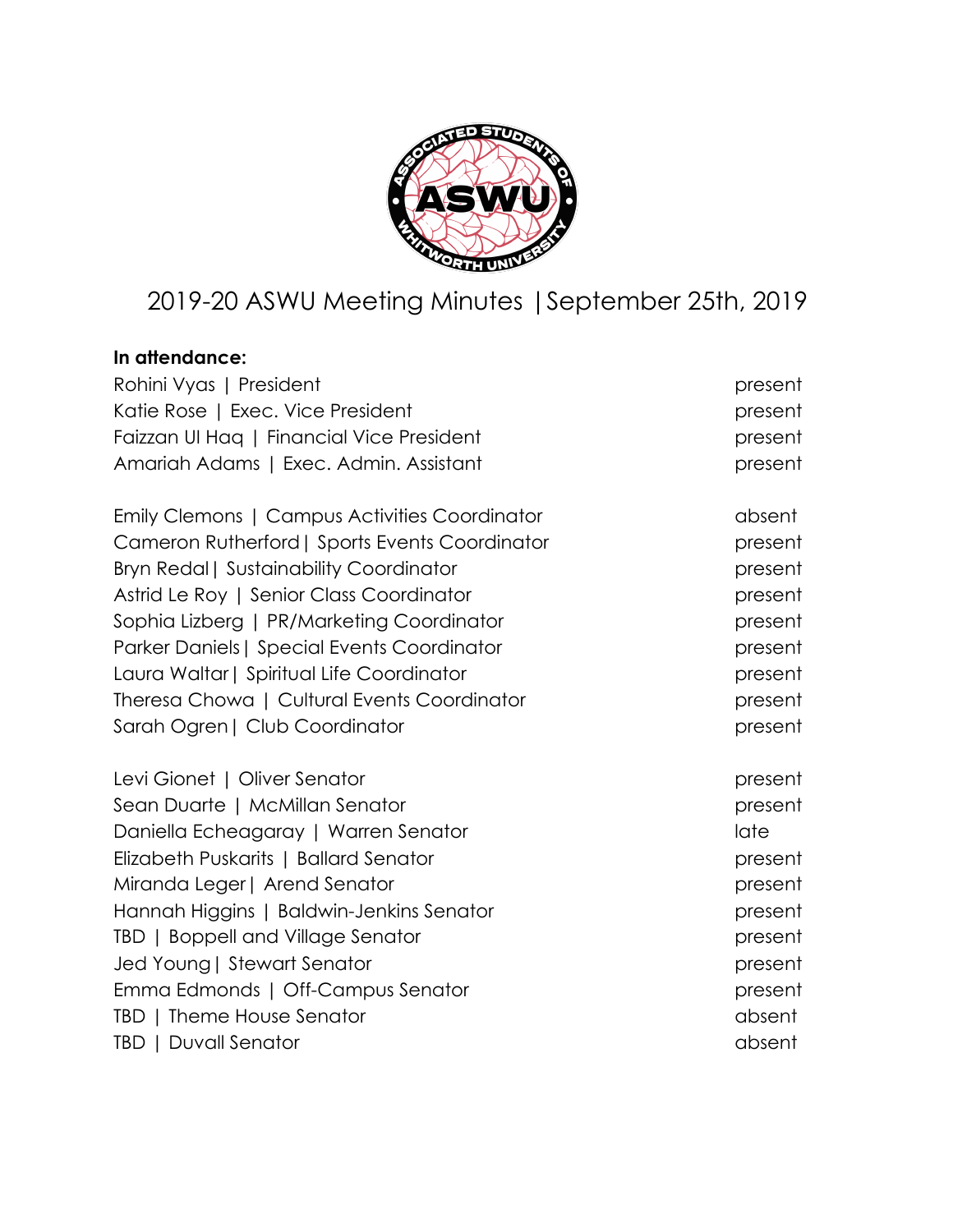| TBD   Off-Campus Representative                | absent |
|------------------------------------------------|--------|
| TBD   Off-Campus Representative                | absent |
| TBD   Off-Campus Representative                | absent |
| TBD   Arend & Boppell Representative           | absent |
| TBD   Baldwin-Jenkins & Stewart Representative | absent |
| TBD   Duvall & Oliver Representative           | absent |
| TBD   Warren Representative                    | absent |
| TBD   Global Engagement Representative         | absent |

\_\_\_\_\_\_\_\_\_\_\_\_\_\_\_\_\_\_\_\_\_\_\_\_\_\_\_\_\_\_\_\_\_\_\_\_\_\_\_\_\_\_\_\_\_\_\_\_\_\_\_\_\_\_\_\_\_\_\_\_\_\_\_\_\_\_\_\_\_\_\_\_\_\_\_\_\_\_

 $\_$  , and the set of the set of the set of the set of the set of the set of the set of the set of the set of the set of the set of the set of the set of the set of the set of the set of the set of the set of the set of th

Meeting brought to order at 5:00 PM in ASWU Chambers. Honored original caretakers of the land. Mission Statement read by Sarah.

### **Approval of Minutes**

Motion by Levi, seconded by Emma 4 in favor, 4 opposed Tie-breaker vote cast by Rohini, in favor Motion passes

### **Club Coordinator Updates**

Sarah: Hello, thanks for the clubs who came. When giving updates, you should know where it is, dates, and time

\_\_\_\_\_\_\_\_\_\_\_\_\_\_\_\_\_\_\_\_\_\_\_\_\_\_\_\_\_\_\_\_\_\_\_\_\_\_\_\_\_\_\_\_\_\_\_\_\_\_\_\_\_\_\_\_\_\_\_\_\_\_\_\_\_\_\_\_\_\_\_\_\_\_\_\_\_\_

### **Joya's Pirate Advisory Board**

Lauren: we had our first few meetings recently. We're doing a donut drive. We're helping children from birth to three years old. Meet up with parents who have children and take a tour of the school. The donut drive has been moved, no confirmed dates.

Sarah: questions?

Meeting times?

Lauren: 7

### **Super Smash**

We play super smash weekly. Saturday at 7 in Eric Johnston. We have planned a Prime-time in steward. There'll be a tournament October 19th 2-8, not a concrete time though, we'll go as long as people want.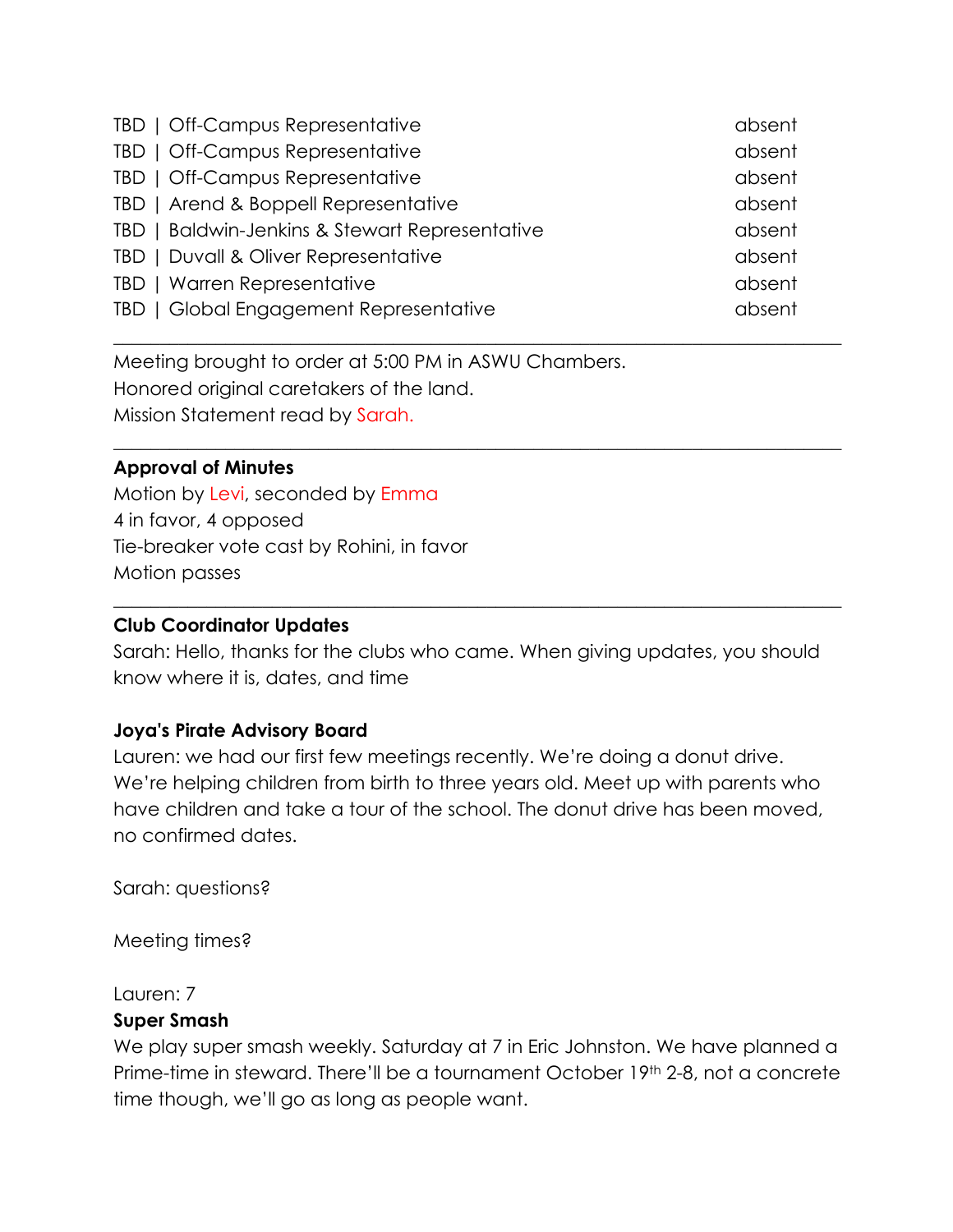Cameron: want to partner with chess club?

Super Smash Bros: sure, I'm sure we could work something out.

Hannah: is there an application process?

Super Smash: No, but there'll be a \$2 admission fee. I'm also the best to get in contact with at aspillmin21@my.whitworth.edu

### **Jubilation dance**

We do student taught classes. We're meeting five times a week, like it's listed on Instagram. Follow jubilation dance ministry. We also have a Fall celebration the week before finals, trying to figure out where it'll be since Cowles is closed. Ksahlstron20@my.whitowrth.edu is the best contact for me

# **history club**

Hailey Olson: I'm the president. We had our first event; the fall kick off. With pizza and ice-cream, a sing along, and trivia. We gave away cupcakes and cookies. We had 40 people in attendance. We're also coordinating a group meet up at museum of history. Officers meeting sometime next week. You'd have to pay admission; student discount makes it \$8 instead of \$10. Possible speaker on the archives or volunteering. No club meeting time, it's more event based. Contact holson22@my.whitworth.edu

 $\_$  , and the set of the set of the set of the set of the set of the set of the set of the set of the set of the set of the set of the set of the set of the set of the set of the set of the set of the set of the set of th

# **FVP Updates**

Faizzan: Capital: \$20,000 Unallocated: \$20,000

We had a finance meeting on Sunday. Finance committee has set a bar for how much they can approve. Requisition for \$600 tv for Mac. It'll be Sean so he has to excuse himself from the vote. Questions? Capital is for anything that'll be around for at least 3 years. Unallocated anything else more short term like events. Sean…

Sean: requisition for tv, because we are the only one without one in the public space. Planning on putting it in the kitchen. We need a smart tv since the wifi is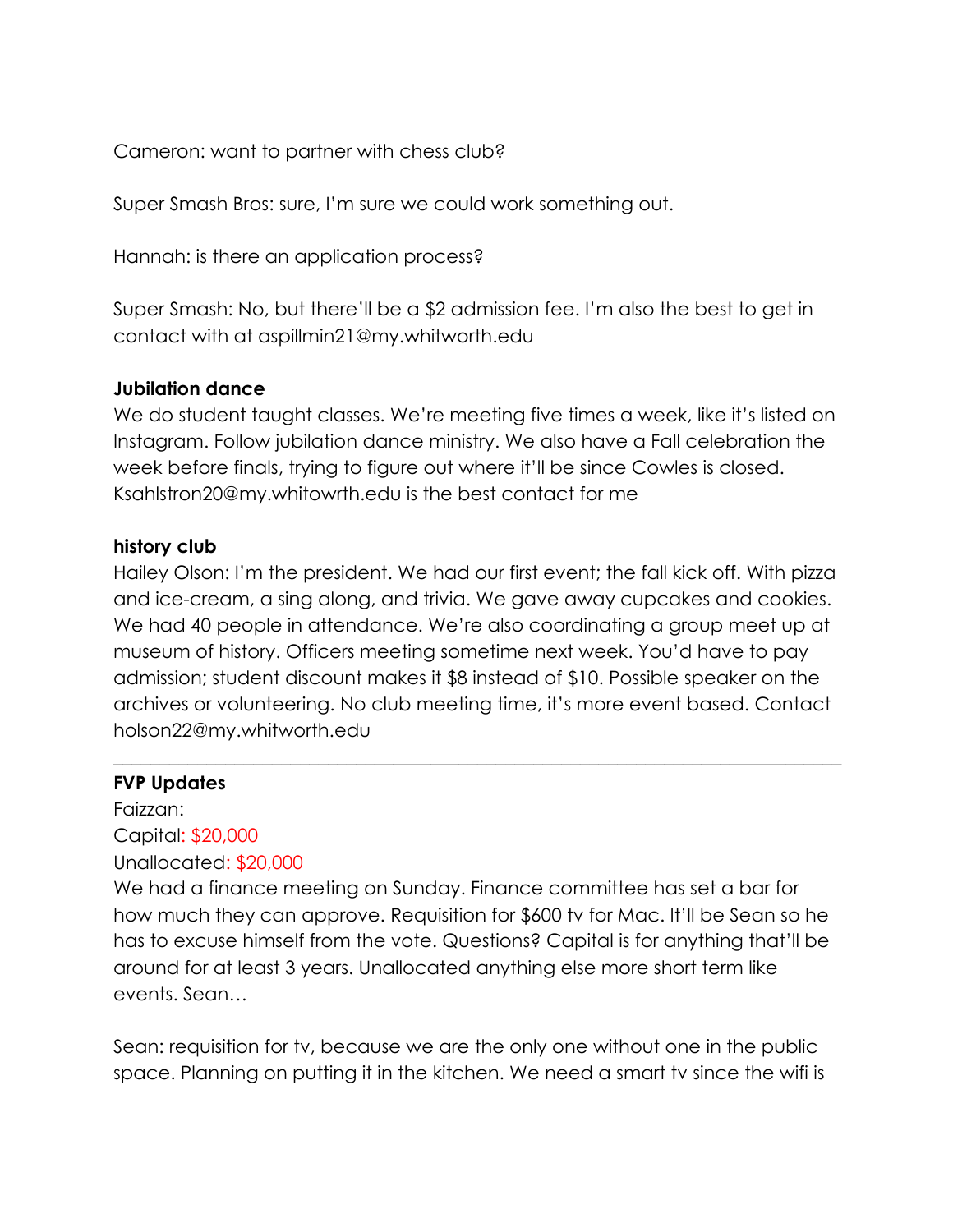bad, a wall mount and the cables and it'll help cover the amount of getting it installed. Residents want a place to watch a movie somewhere.

Cameron: is that a good place, the Kitchen?

Sean: If you've been there, you'd know it is. We used to use someone's projector in there previously, so there's space

Levi: how often will it be used?

Sea: Lots of Prime-times using it. The smart tv should cover an HDMI cord if we have enough left over.

Laura: Have you worked out the details with installation?

Sean: It's usually a long timeline, but we're hoping to speed it up

Laura: done by this semester?

Sean: Hopefully, but it is up to facilities.

Sophie: do smart TVs work without Wi-Fi?

Sean: Yes

Faizzan: senators need to vote on this since it's \$615

Jason: Sean needs to leave the room

Sean: if the tv is not in use, it'll be first come first serve \*leaves room\*

Sarah: For clarification, only the assembly members vote on this. So, I can't even vote on it

Levi: I move to approve

Hannah: I second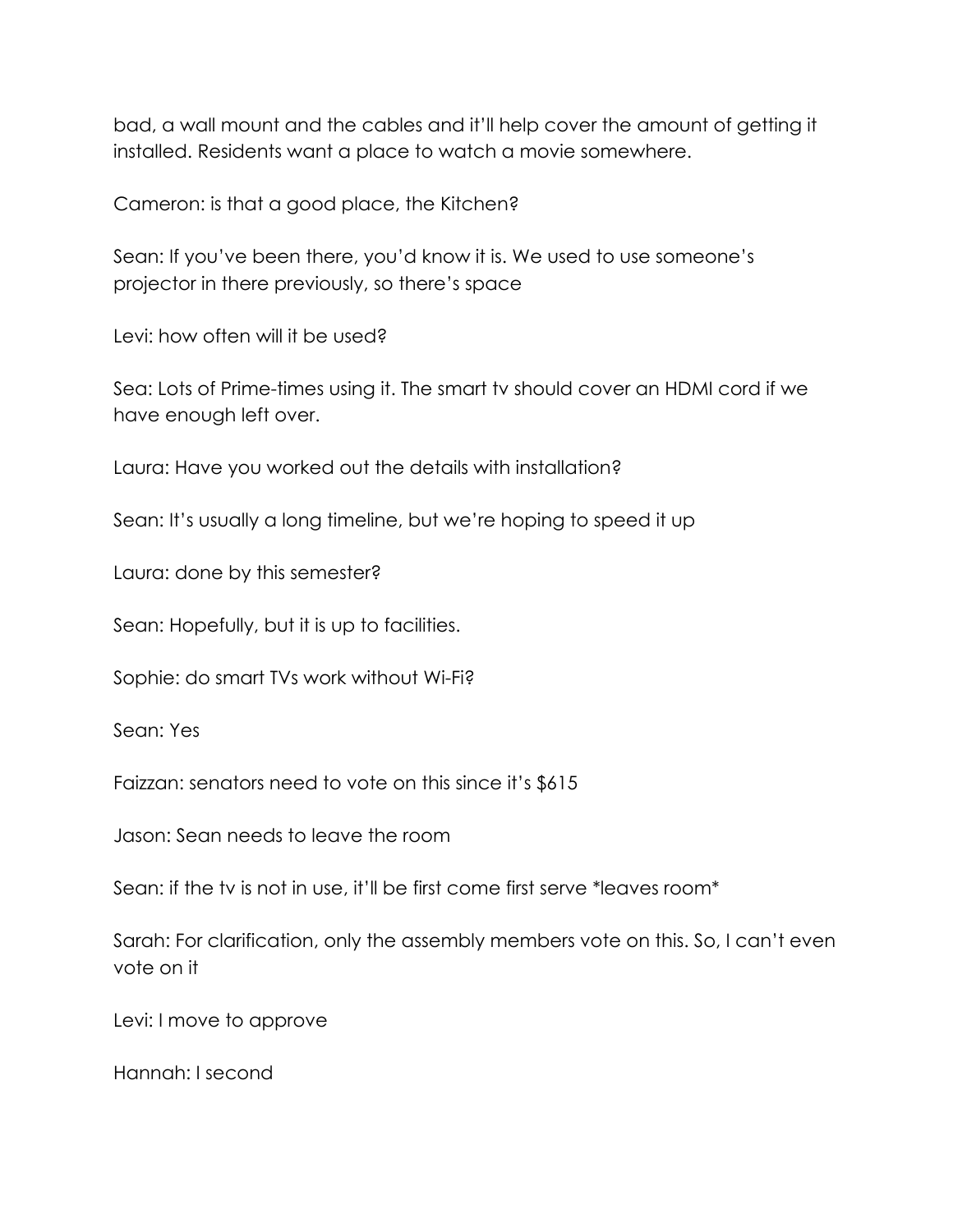7 in favor, 0 opposed, 0 abstaining (with Sean gone) Passes unanimously

Faizzan: we had a req from warren wanting a gridle for \$39.10. We went through warren's budget last year, they have the biggest budget. They can cover it in hall budget. Second requisition: food for thought. They're a new club, they asked for \$700 for food. First, a new club get \$300 max. it was concluded they could have \$100 for now. If they want more, they can come back later. 3rd requisition \$54.24 for blender for Oliver, which was approved. Fourth requisition was for a conference in New York. Each student gets \$100 max. So, \$100 each and \$400 total. Last was the tv for mac, which we already talked about.

Miranda: is that with the tv included on the totals in the allocated/unallocated?

# Faizzan: Yes

Theresa: just so people kind of know more, Forte is organization. They work with women in college networking and they have 6 conferences. Some of them include Women in business, women of color in business, women in liberal arts and stem. They are very dominant in the north east. The one we requisitioned for is the women in leadership in New York.

 $\_$  , and the set of the set of the set of the set of the set of the set of the set of the set of the set of the set of the set of the set of the set of the set of the set of the set of the set of the set of the set of th

# **EVP Updates**

Katie: I give out meal cards are given out at the end. As soon as it ends, I'm going to go seem someone speak. Elections tomorrow we will find out the results. We will have an almost full team. There are a couple slots I'd like filled for the voting booth. I'd like to see your names on here. If you want to fill out these 8ish Spots. I would like them all to be filled by ASWU and SEC members. If you're a guest, I'd love for you to sign this information sheet. It's for anyone not on ASWU. Sweatshirt updates are to be given during constituency reports, so please don't forget to give me updates on sweatshirts when it's your turn. The Student highlight is Rohini's housemate Kelsey who tutored 30 chem students all on her own the other night

### **President Updates**

Rohini: provost marketing has started for the position and the application. The search started this week. Spirit Friday is on every Friday. At the bookstore you can 25% off up until this Friday. Spirit Friday is every Friday

 $\_$  , and the set of the set of the set of the set of the set of the set of the set of the set of the set of the set of the set of the set of the set of the set of the set of the set of the set of the set of the set of th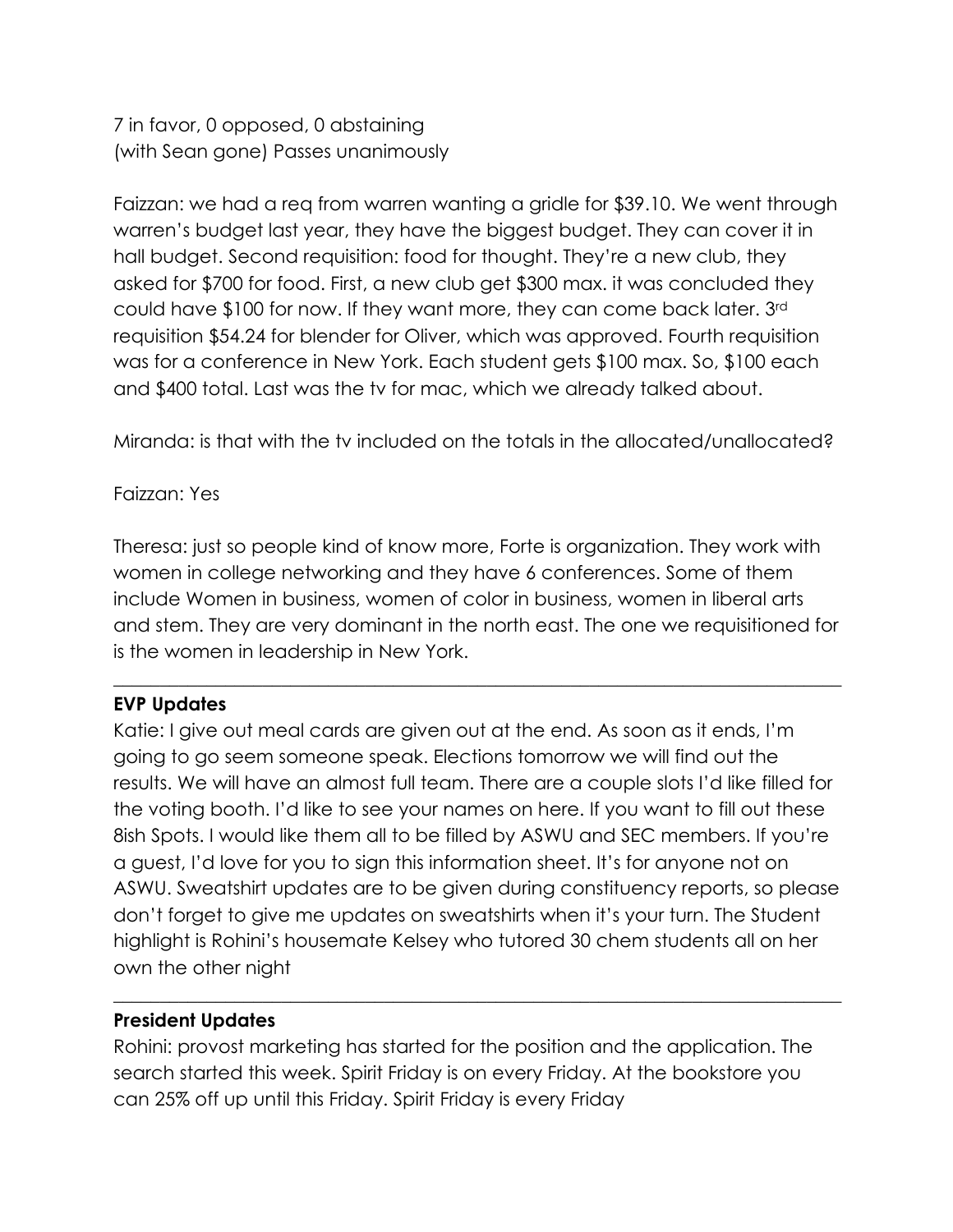Shelby: the deal is this week. The spirit Friday is every Friday

Rohini: artist will be speaking in chapel public lecture 7 pm MPR on Thursday. Beck will host bob Woodward on political climate and impeachment. Famous for work with Nixon's impeachment. Chai Chai Lyn reading in the chapel.

Theresa: both are tomorrow?

Rohini: Yes

Sophie: One is 4-5 and the other is at 7

# **Upcoming Events Farmer's Market**

Bryn: 2 days in the loop 12-3. There will be some vendors, but the amount and types of produce available is uncertain due to the season changing. There will be kettle corn, crepes and salsas. I need another musician. They will be compensated. Bring your friends

 $\_$  , and the set of the set of the set of the set of the set of the set of the set of the set of the set of the set of the set of the set of the set of the set of the set of the set of the set of the set of the set of th

Liz: do they do cards or just money?

Bryn: Maybe a combination of all of those, it just depends on what each individual vendor can do. Also, the first 100 get \$2 off.

Parker: there is an atm right below us if you need cash

### **Homecoming (Parker)**

Parker: first event is starting tonight. Residence halls should be working on banners, voting on them on Friday will be done by Jason. Winner gets a pizza party. Friday is unplugged. We have 9 people performing in pirates cove. If the ground is level, we might have some heaters. Maybe go buy a whitworth scarf. The First 100 get a free mug and hot chocolate. At 11:30pm they can sign up to possibly win rock, paper, and scissors tournament. Throwback time machine in the loop, free glow sticks, and DJ. Big red button for changing the songs. Dress in costumes if you want but keep it school appropriate.

Jed: where are you getting homecoming posters?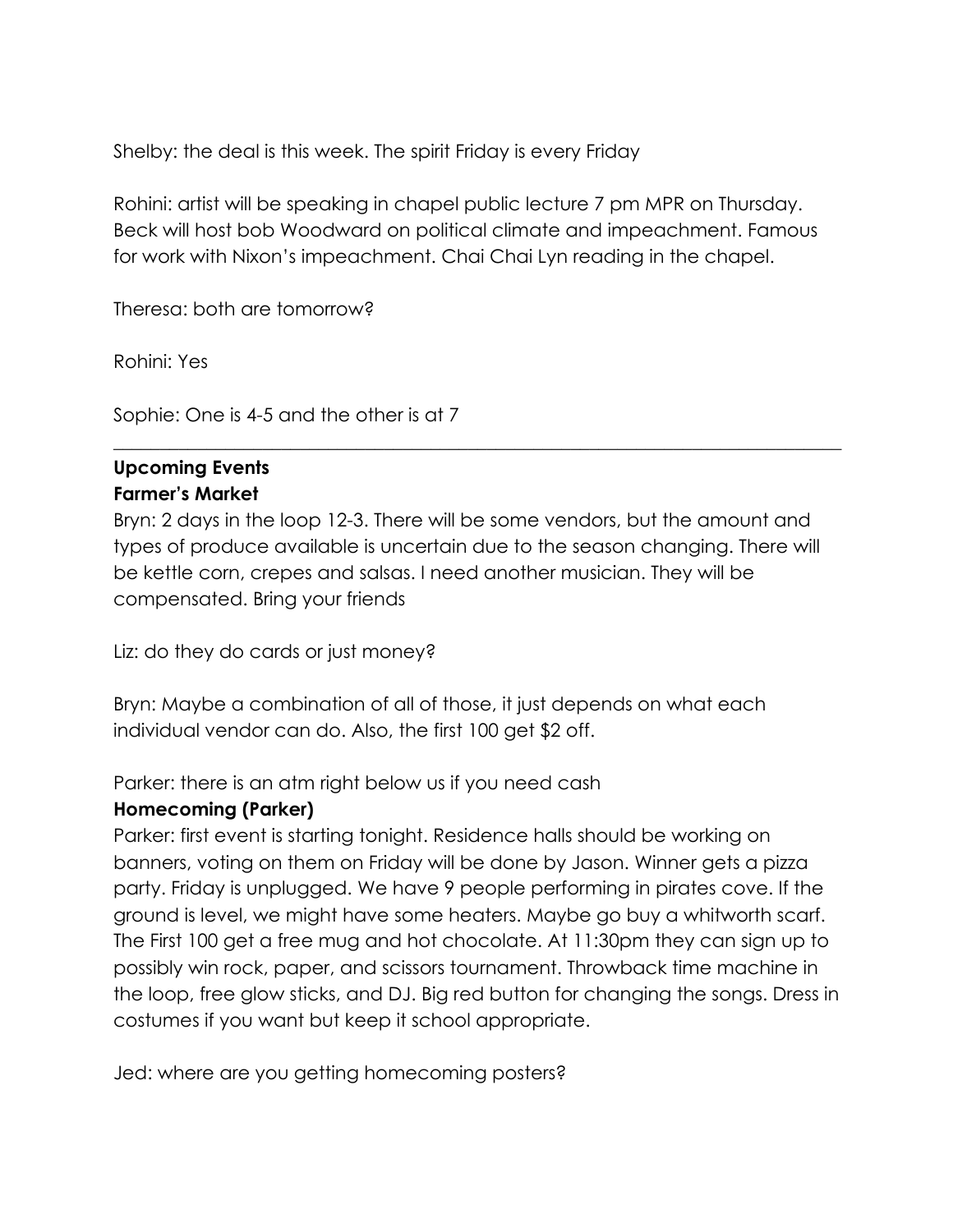Parker: I might be able to run around and pick them up

Jed: is it a violation to have the posters be 3D?

### Parker: no

# **Monster Mash**

Daniella: dance warren collaboration with BMac. Basically, the theme is "It". We are going to keep away clowns and use symbol of the movie. October 19th. We have posters ready and I'll talk to Sophie. Food DJ, costume contest, winner gets first place 20? Second, 15 and maybe a third place 5. You pay the entrance fee at warren and it's 3 dollars. Different communication system this year for haunted house. Every year has been crazy, and the max amount of people at a time will be 5 at a time. We will do a promo event before in lied square Monday and Tuesday the 14<sup>th</sup> and the 15<sup>th</sup>, times are undecided. Poster will be going in lied square. Dance is 8-11pm. There'll be snacks lemonade and water. It is a costume party.

# **Haunted house**

Sean: we're going to do some coordinating with the "it" theme. The residence coming up with themes for the rooms. Go to warren to sign up and get on the schedule for haunted house. It is \$3 for both the dance and the haunted house **Fall fest**

# Hannah: BJ and Stewart event on the 19<sup>th</sup> 1-4 pm. It's been approved. It'll be a busy day. Activities in BJ and food in Stewart. There'll be a spike ball and a pool tournament. We will have a grand prize too.

Jed: pool tournament is in Stewart

Hannah: Also, there'll be pumpkin carvings. Spike ball possibly in front of inside BJ, weather permitting.

Sean: What's the cost?

# Hannah: It's free

### **Unveiled**

Laura: possible date is Saturday the 12<sup>th</sup> at 7pm-8:30pm. Lots of people are excited and if you have people who can do poems and songs, or play guitar invite them too. You can email me as well. it's during family weekend, but we're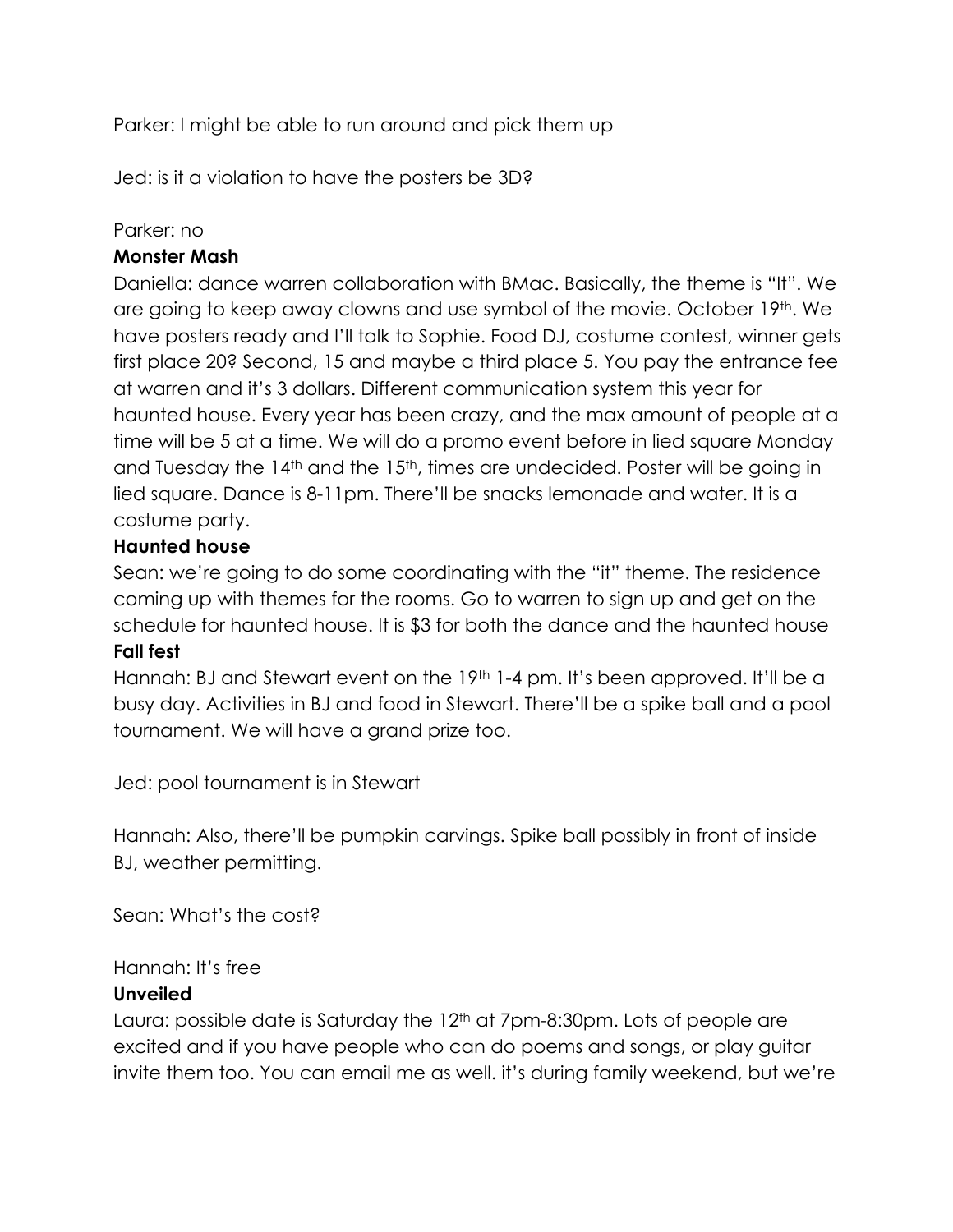figuring it out and collaborating with Anthony. We do have a poster almost finished and will be talking with Sophie. Questions?

Miranda: when is it officially?

Laura: I can put it in the group me and then I will be filling out a FRF

Katie: if you get a date you can send it in group me or email

Sophie: also any ASWU member in here, please put times on there to help me with the master calendar

\_\_\_\_\_\_\_\_\_\_\_\_\_\_\_\_\_\_\_\_\_\_\_\_\_\_\_\_\_\_\_\_\_\_\_\_\_\_\_\_\_\_\_\_\_\_\_\_\_\_\_\_\_\_\_\_\_\_\_\_\_\_\_\_\_\_\_\_\_\_\_\_\_\_\_\_\_\_

### **Constituency Reports Oliver**

Levi: we are doing great we have our first sweatshirt idea. It's a cocktail olive and a big R next to it. I enjoyed that.

# **Off Campus**

Emma: things are good. We have an event instead of a dance. We will do a skate night Halloween theme. With costume contest

# **Ballard**

Liz: we are doing excellently. Lots are going to milk and cookies. There has been no rule breaking

# **Warren**

Daniella: sweatshirts… Submission sent out Friday. I haven't received any. I want to send out the survey to chose Tuesday. Cooking for people to explain what I do. I am making brownies and working on homecoming posters. There have been some concerns with printers. Mainly a concern with paper, but we're making it work. There's talk about an event for Warren about people's voices. Also been talking about beneficial event for student in warren. Nobody is too stressed or excited

# **Stewart**

Jed: sweatshirts, we had a quiet guy on 2nd making a design for sweatshirt. He started coming to prime times too. We have someone else also working on a design. Community is being built. I'm going to Primetimes on Monday and RA's asked if I could be involved. So, I'm doing a 3-part civic series. First part is about justice and order.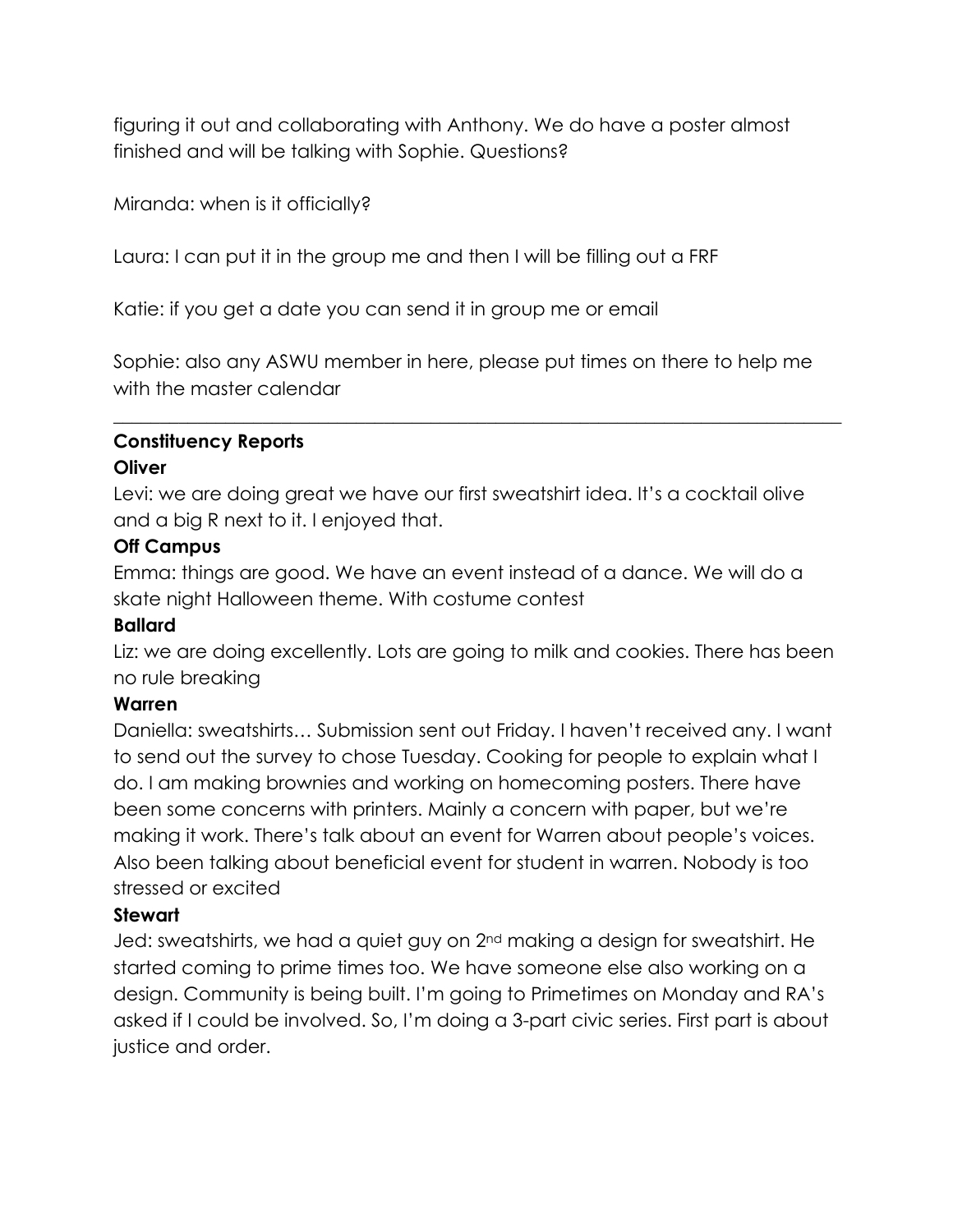### **Baldwin-Jenkins**

Hannah: sweatshirts. There's one thing that could be happening, but no one has sent me anything. No designs but putting more urgency into it. Fall fest is coming up. I am excited for spike ball. Work order for fireplace and the form isn't working for me

### **McMillan**

Sean: sweatshirts are going well, and we almost have a color. Sign ups are tonight. We are going over to BJ soon for Optimus prime time nerf war. This Saturday for the prime time. Senators and another leadership working groups, if you'd like Optimus prime time at your building, we can help make it happen. Water polo every Friday, come join us. Residence are very excited for the competition in building the poster

# **Arend**

Miranda: sweatshirts… we have a couple designs submitted. We voted on the style of sweatshirt. Deadline is the 12<sup>th</sup>. Happy the heating is fixed and we're not freezing. Third floor lost their trash and recycle privileges. Asking residence what the vibes are, ant their saying its chill, Inclusive, and welcoming. Good balance of prime times. The first winner of guess the resident was this week. Request for a water refill, possibly doing it over the summer.

# **Campus Vibes**

Theresa: I have an event, Hispanic heritage month writhing contest. You can write out an event. Editor and chief of local Hispanic newspaper judge the contest. The winner will have their story published and a cash prize. Needs to be 1000 words or less. Prompt is about what being Hispanic means to you.

\_\_\_\_\_\_\_\_\_\_\_\_\_\_\_\_\_\_\_\_\_\_\_\_\_\_\_\_\_\_\_\_\_\_\_\_\_\_\_\_\_\_\_\_\_\_\_\_\_\_\_\_\_\_\_\_\_\_\_\_\_\_\_\_\_\_\_\_\_\_\_\_\_\_\_\_\_\_

Hannah: BJ's 50<sup>th</sup> anniversary. New patio furniture donated to us

Cameron: health and counseling center has a wait list. Be sure to check in with residence

Sophie: work orders are having issues. Ballard residence are having issues

Sarah: Really excited to announce the club chartering committee. Hopefully meeting this weekend. We deal with chartering new clubs and the approval of the speakers that clubs want to bring. 3 new possible clubs and 2 possible speakers. We're calling ourselves the cool chicks of the ccc.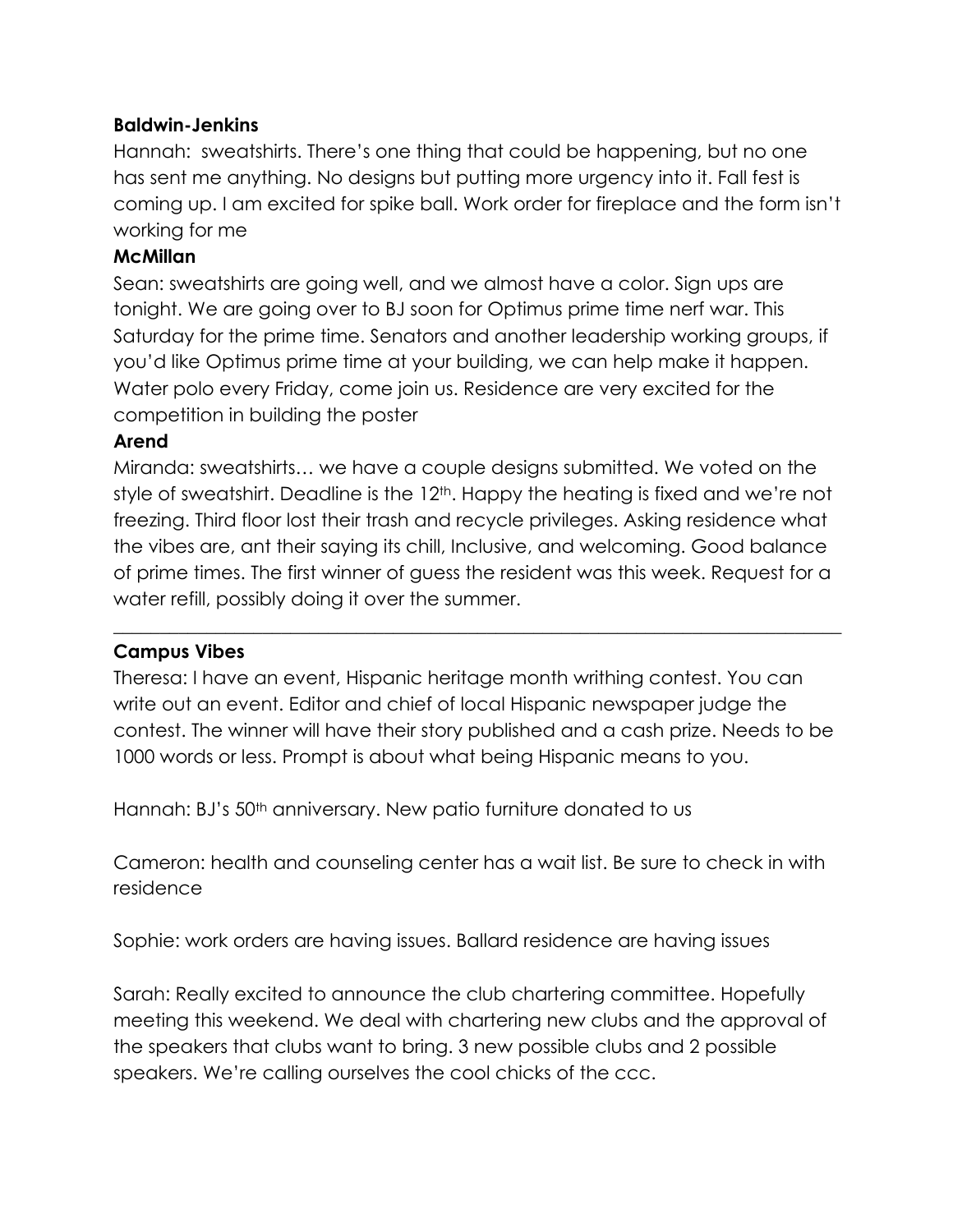Daniella: international club is doing cooking around the world October 12<sup>th</sup>. Enchiladas: vegetarian and chicken at 6pm

Parker: October is a big time for students to be homesick

Miranda: lots of people put in lied square. Mentoring available for buck's bridge freshman.

Faizzan: it's a cool program, you get paired with a person who has been here and gets to help mentor you.

Miranda: I was fortunate enough to get a mentor. She helped direct me where I needed to go. Sometimes ra's and leadership gets busy. Email Chelsey

Top chef deadline October 15<sup>th</sup>

Bryn: senators please take compost bins. Too many in office and I still need more eco reps

Shelby: exciting update on whitworth women's board. We have 4 first year students as board members. Now there's a board we can start planning events

 $\_$  , and the set of the set of the set of the set of the set of the set of the set of the set of the set of the set of the set of the set of the set of the set of the set of the set of the set of the set of the set of th

### **Amariah's Awesome ASWU Admin Assistant Awards**

Amariah: We have two birthday's this week. Parker and Daniella. Here's a gift for you guys

 $\_$  , and the set of the set of the set of the set of the set of the set of the set of the set of the set of the set of the set of the set of the set of the set of the set of the set of the set of the set of the set of th

### **Shout outs**

Daniella: I have two. Faizaan saved me like three times. My car was dead and he helped pick me up from the airport. Thanks everyone for the birthday appreciation.

Miranda: I have two. Lauren is here, she won person of the week last time. The other one is Olivia and we're going to miss her. She was the woo is ASWU

Sophie: shout out to Katie and the SEC. We're almost done!

Jed: shout out to my sweatshirt designers max and Luca